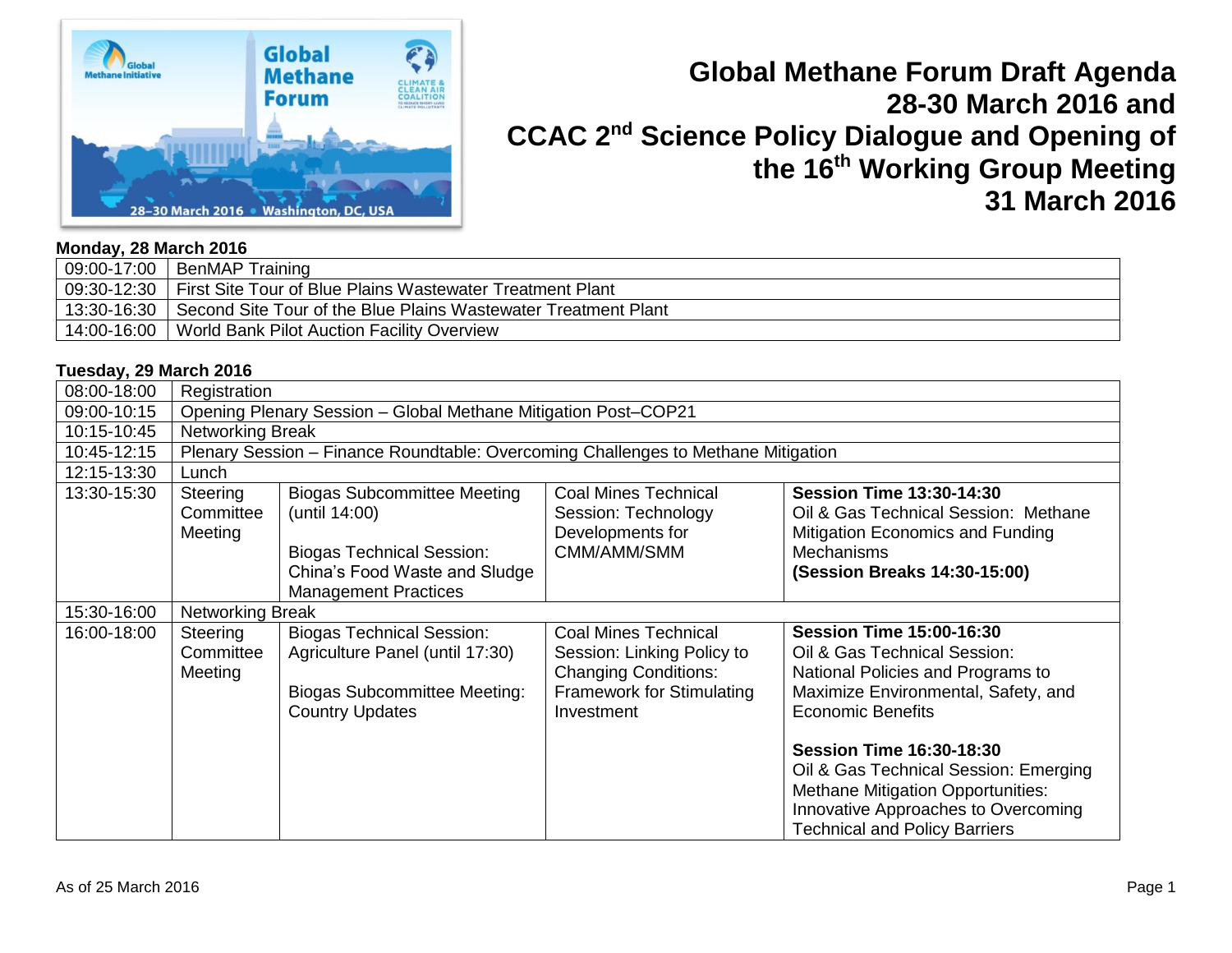| 08:15-09:45 | Plenary Session - Policy Roundtable: Different Approaches to Methane Policies                                                                            |                                                                                                                   |                                                                                                                                                                                                                                                        |  |
|-------------|----------------------------------------------------------------------------------------------------------------------------------------------------------|-------------------------------------------------------------------------------------------------------------------|--------------------------------------------------------------------------------------------------------------------------------------------------------------------------------------------------------------------------------------------------------|--|
| 09:45-10:15 | <b>Networking Break</b>                                                                                                                                  |                                                                                                                   |                                                                                                                                                                                                                                                        |  |
| 10:15-11:15 | Plenary Session - Methane Challenge Launch                                                                                                               |                                                                                                                   |                                                                                                                                                                                                                                                        |  |
| 11:15-11:30 | Plenary Session - Key Note Address                                                                                                                       |                                                                                                                   |                                                                                                                                                                                                                                                        |  |
| 11:30-12:15 |                                                                                                                                                          | Plenary Session - GMI Re-Charter and New Strategic Partnership to Addressing Methane Globally                     |                                                                                                                                                                                                                                                        |  |
| 12:15-13:30 | Lunch                                                                                                                                                    |                                                                                                                   |                                                                                                                                                                                                                                                        |  |
| 13:30-15:30 | <b>Biogas Technical Session: CCAC-</b><br>C40 Cities Climate Leadership<br>Group (until 14:15)<br><b>Biogas Technical Session: Policies</b><br>and Tools | <b>Coal Mines Technical Session:</b><br><b>Financing Strategies for CMM</b><br><b>Projects in Current Markets</b> | Oil & Gas Technical Session:<br>Advancements in Methane Emission<br>Source Identification and Quantification<br>(until 14:30)<br>Oil & Gas Technical Session: International<br>Cooperation to Maximize Environmental,<br>Safety, and Economic Benefits |  |
| 15:30-16:00 | Networking Break                                                                                                                                         |                                                                                                                   |                                                                                                                                                                                                                                                        |  |
| 16:00-18:00 | <b>Biogas Case Studies</b>                                                                                                                               | Coal Mines Subcommittee Meeting<br>with Best Practices Workshop                                                   | Oil & Gas Sector Pathfinders Meeting -<br>Mapping International Collaboration to<br><b>Accelerate Methane Mitigation</b>                                                                                                                               |  |
| 18:00-19:30 | GMF/CCAC Networking Event - Hosted By:                                                                                                                   |                                                                                                                   |                                                                                                                                                                                                                                                        |  |

#### **CCAC Sessions Thursday, 31 March 2016**

| THUISUAY, 31 MAICH ZUTO                                     |                                                                                                   |  |
|-------------------------------------------------------------|---------------------------------------------------------------------------------------------------|--|
| <b>CCAC Science Policy Dialogue - Open to all attendees</b> |                                                                                                   |  |
| 08:00-08:45                                                 | Registration                                                                                      |  |
| 08:45-09:00                                                 | <b>Keynote Opening</b>                                                                            |  |
| 09:00-10:00                                                 | Update on Latest SLCP Science                                                                     |  |
| 10:00-11:15                                                 | SLCP Science: Meeting Policy Needs - Panel Discussion                                             |  |
| 11:15-11:30                                                 | <b>Networking Break</b>                                                                           |  |
| 11:30-12:45                                                 | Breakout Groups: How Can Science Catalyze Action to Reduce SLCP and Support Policy Implementation |  |
| 12:45-15:00                                                 | Lunch break and CCAC Initiative Meetings                                                          |  |
| 15:00-15:45                                                 | <b>Reporting back from Breakout Groups</b>                                                        |  |
| 15:45                                                       | Close of the Science Policy Dialogue                                                              |  |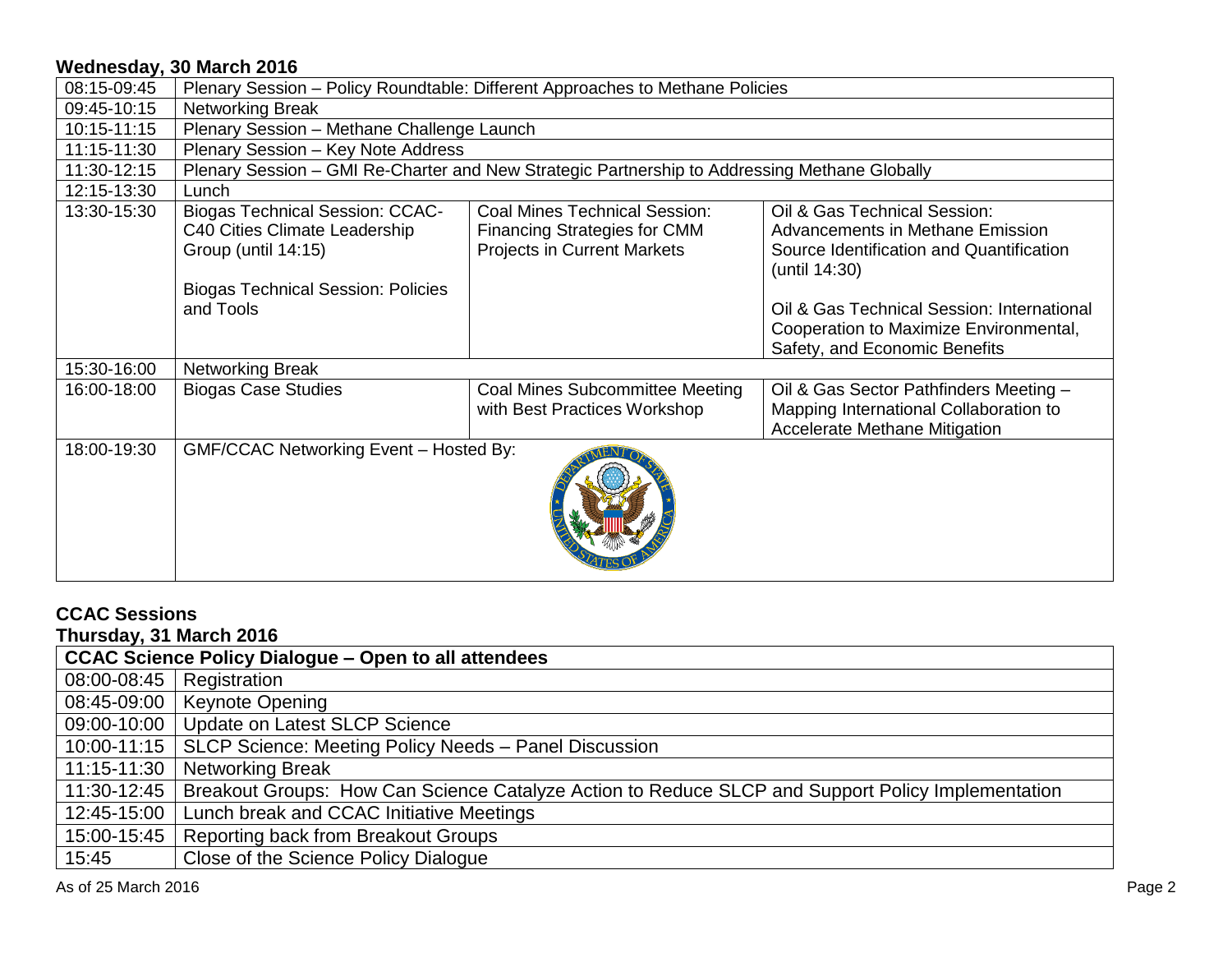# **Thursday, 31 March 2016 (Continued)**

| Opening CCAC 16 <sup>th</sup> Working Group Meeting – Open to all attendees |                                                           |  |
|-----------------------------------------------------------------------------|-----------------------------------------------------------|--|
|                                                                             | 15:45-16:00   Opening of CCAC WG Meeting                  |  |
|                                                                             | 16:00-16:45   From Science to Fast Action – Panel Session |  |
|                                                                             | 16:45-18:00   CCAC Partners in Action                     |  |
| 18:00                                                                       | Thanking All Invited Guests and Adjourn                   |  |

# **Friday, 1 April 2016**

09:00-18:00 **CCAC Working Group Meeting – Open to CCAC Partners only**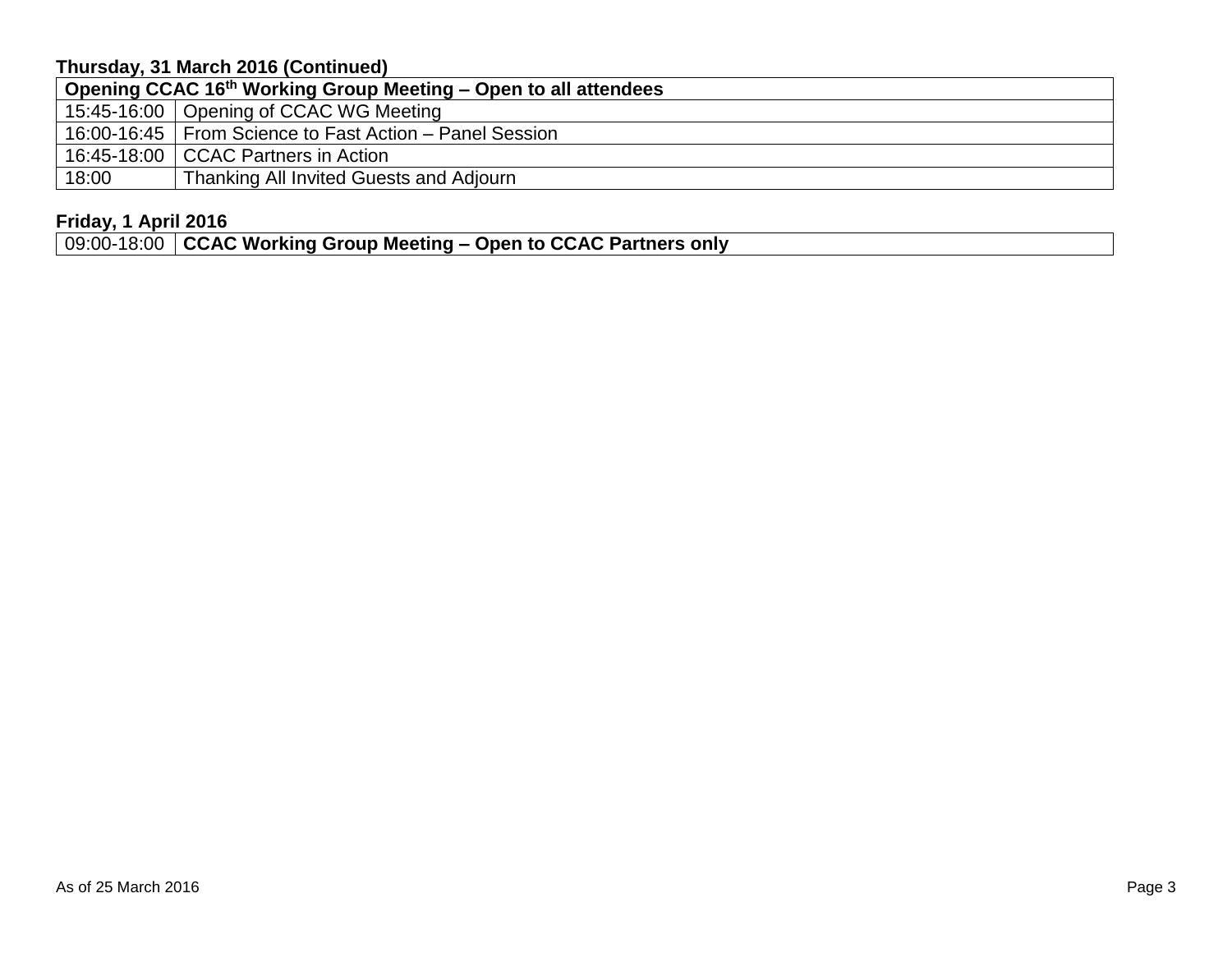<span id="page-3-0"></span>

# **Plenary Session**

# **Tuesday, 29 March 2016**

09:00 – 10:15 **Global Methane Mitigation Post-COP21**

### **Introductions**

*Sarah Dunham, Director Office of Atmospheric Programs, US Environmental Protection Agency (EPA) (USA)*

## **Opening Remarks**

Overview of critical role of methane and global cooperative efforts on mitigation. *Janet McCabe, Acting Assistant Administrator, US EPA (USA)*

### **Outcomes of Conference of Parties 21 (COP21): Implications for Future Methane Work**

An overview of COP21 negotiations and outcomes, and assessment of the role methane mitigation will play in implementation.

*Karen Florini, Deputy Special Envoy – Climate Change*, *U.S. Department of State (USA)*

### **What the Science Tells Us: Why Methane is Important**

Overview of key trends in global methane emissions; methane's role as a short-lived, well-mixed climate pollutant.

Johan Kuylenstierna, Deputy Director, Stockholm Environment Institute, University of *York, CCAC Science Advisory Panel (UK)* and *Drew Shindell, Duke University, CCAC Science Advisory Panel (USA)*

10:15 – 10:45 **Networking Break**

### 10:45 – 12:15 **Finance Roundtable: Overcoming Challenges to Methane Mitigation** *Moderator: Dianne Rudo, Rudo International*

**Innovative Approaches to Methane Finance: the Pilot Auction Facility for Methane and Climate Mitigation** 

*Scott Cantor, Carbon Finance Specialist, World Bank (USA)*

**Multilateral Development Bank Perspectives on Climate and Methane Financing** *Samuel Tumiwa, Deputy Regional Director, Asian Development Bank (USA)*

**Private Sector Development: What is the Role for Private Sector Financing?** *Bob Ichord, Ichord Ventures, LLC (USA)*

**A Role for Public-Private Partnership in Financing** *Steven Wan, Fortman (Beijing) Clean Technology Co., Ltd. (China)* 

**Working with Developing Countries to Finance Implementation of INDCs** *Laurence Blandford, Center for Clean Air Policy (USA)*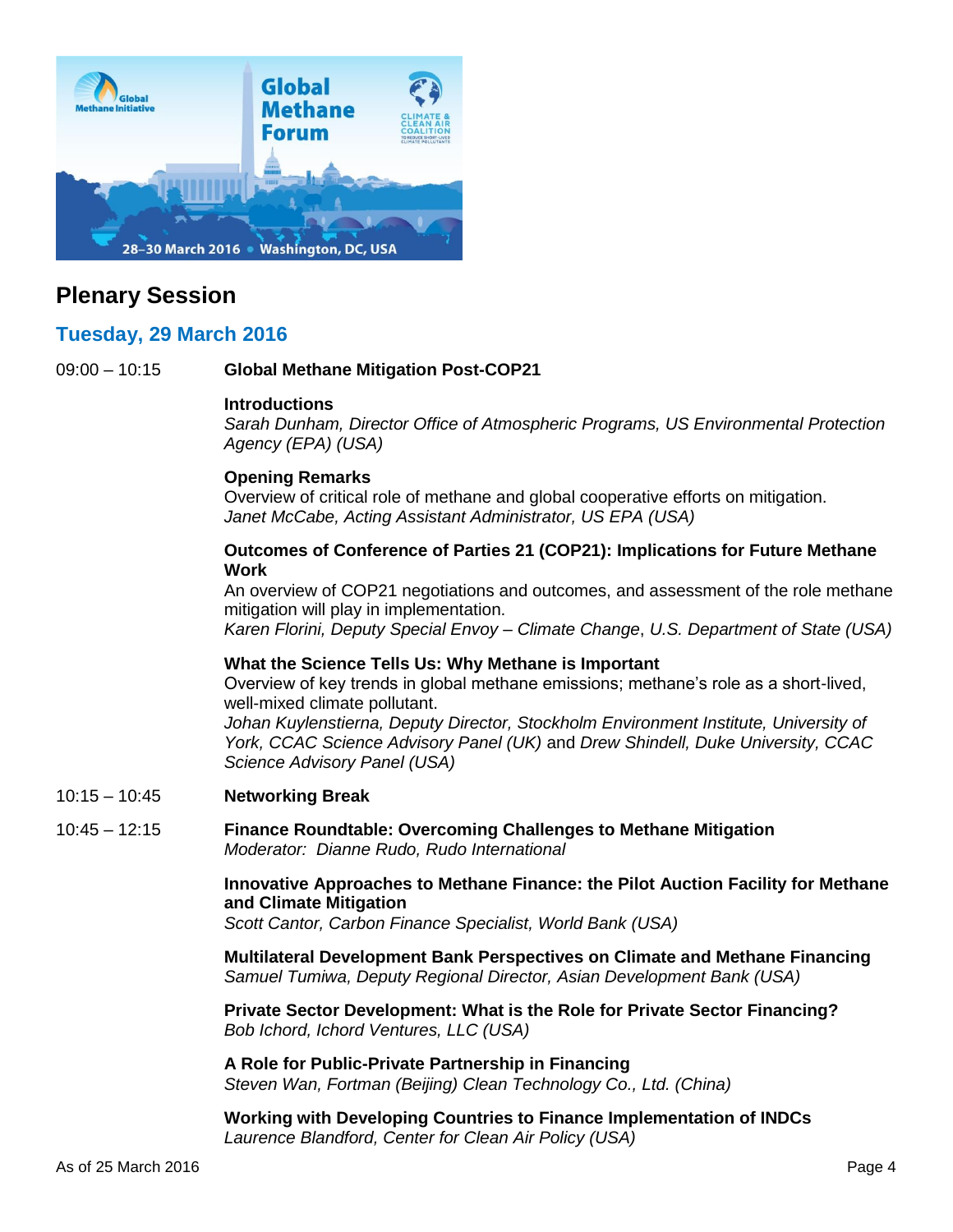## <span id="page-4-0"></span>08:15 – 09:45 **Policy Roundtable: Different Approaches to Methane Policies**

*Moderator: Jane Nishida, Principal Deputy Assistant Administrator, Office of International and Tribal Affairs, US EPA (USA)*

### **Canada**

*Mike Beale, Assistant Deputy Minister, Environmental Stewardship Branch, Environment and Climate Change Canada*

### **Colombia**

*Eduardo Sanchez, Climate Change Advisor, Ministry of Mines and Energy*

### **Mexico**

*Maria Amparo Martínez, Institute of Ecology and Climate Change*

### **Philippines**

*Emmanuel de Guzman, Secretary of Climate Change, Climate Change Commission*

### **United States**

*Rick Duke, Deputy Director for Climate Policy, White House Office of Energy and Climate Change*

09:45 – 10:15 **Networking Break**

### 10:15 – 11:15 **Methane Challenge Launch Ceremony**

### **Welcome remarks**

*Janet McCabe, Acting Assistant Administrator, Office of Air and Radiation, US EPA (USA)*

### **Brief Endorsement Remarks**

*American Gas Association, Downstream Natural Gas Initiative (USA)*

### **Introduction of Charter Partners**

*Sarah Dunham, Director, Office of Atmospheric Programs, US EPA (USA)*

## 11:15 – 11:30 **Keynote Address**

*Gina McCarthy, Administrator, US EPA (USA)*

### 11:30 – 12:15 **GMI Re-Charter and New Strategic Partnership to Addressing Methane Globally**

### **Introductions**

*Paul Gunning, Director, Climate Change Division, US EPA (USA)*

### **Overview: More than a Decade of Successful Collaboration through GMI**

*Joe Goffman, Associate Administrator and Senior Counsel, Office of Air and Radiation, US EPA (USA)*

### **Strategic Alliances between GMI and CCAC**

*Rita Cerutti, Director, Multilateral Affairs, Environment and Climate Change Canada and Co-chair, Climate and Clean Air Coalition Working Group (Canada)*

### **Strategic Alliances between UNECE and GMI**

*Christian Friis Bach, Executive Director, United Nations Economic Commission for Europe (Switzerland)*

GMI delegate photo (12:15)

#### 18:00 – 19:30 **Networking Reception** – Supported by US Department of State, GHGSat, and **FLSmidth**

As of 25 March 2016 Page 5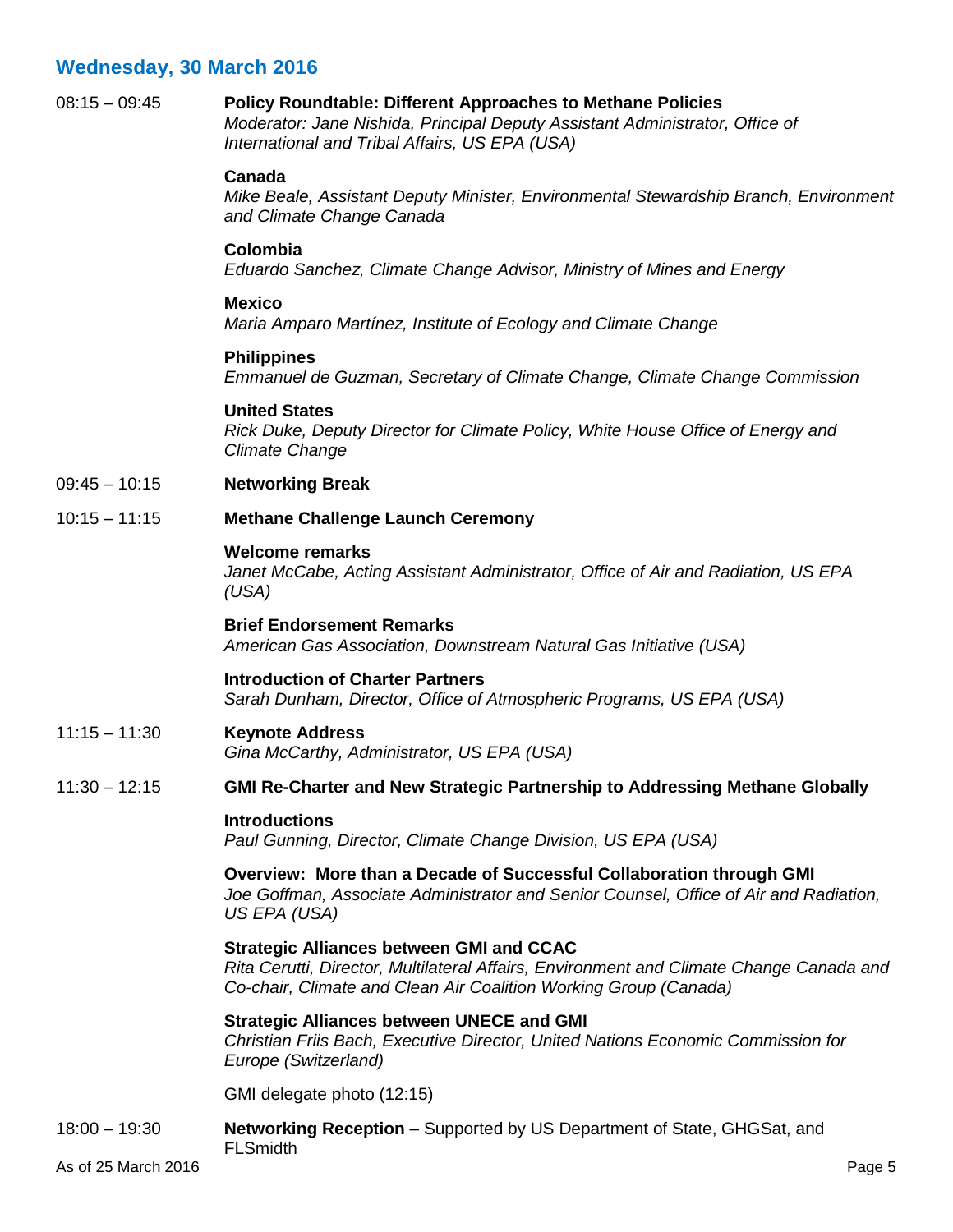

# **Biogas Sessions**

# **Tuesday, 29 March 2016**

- 13:30 13:45 **Welcome and Introductions** *A brief introduction of meeting participants and an overview of the new subcommittee structure.*
- 13:45 14:00 **Co-chair Updates** *Including a brief overview of recently developed tools.*
- 14:00 15:30 **China's Food Waste and Sludge Management Practices, Challenges, and Lessons Learned**

## **Introduction**

*Tom Frankiewicz, US EPA (USA)*

# **Keynote Speech: Municipal Organic Waste Management and Methane Capture in China: Policies Perspective**

*Yue Zhang, Director General, Urban Water Management Office and Urban Construction Department, MoHURD (China)*

## **World Bank's Engagement in China**

*Sing (Terry) Cho, Urban Specialist, the World Bank (China)*

## **Sludge-to Energy Case Study in China** *Lijin Zhong, China Water Lead, World Resources Institute (China)*

**Food Waste and Wastewater Experiences and Challenges in China** *Li Yong, International Marketing Manager, Bioland Group (China)*

### **Panel Discussion** – Facilitator *Lijin Zhong* Panelists include:

- *Yue Zhang, Director General, Urban Water Management Office and Urban Construction Department, MoHURD*
- *Sing (Terry) Cho, the World Bank*
- *Vijay Jagannathan, Senior Fellow, World Resources Institute*
- *Li Yong, International Marketing Manager, Bioland Group(China)*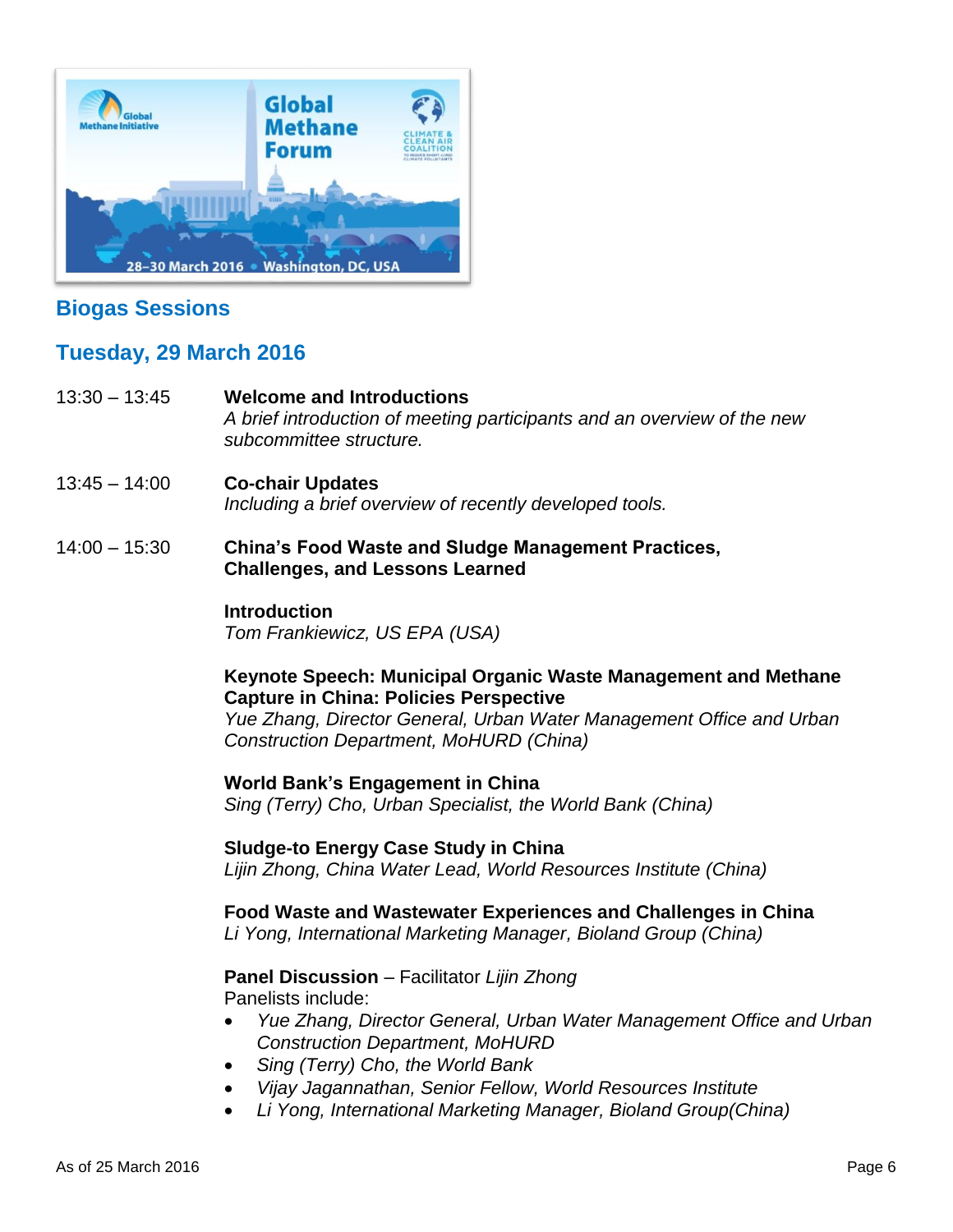| $15:30 - 16:00$ | <b>Networking Break</b>                                                                                                                                                                                                                                                                                                                                                                                                                                                                                                                                                                                                                                                                                                            |  |
|-----------------|------------------------------------------------------------------------------------------------------------------------------------------------------------------------------------------------------------------------------------------------------------------------------------------------------------------------------------------------------------------------------------------------------------------------------------------------------------------------------------------------------------------------------------------------------------------------------------------------------------------------------------------------------------------------------------------------------------------------------------|--|
| 16:00 - 17:30   | <b>Agricultural Panel Organized by CCAC</b>                                                                                                                                                                                                                                                                                                                                                                                                                                                                                                                                                                                                                                                                                        |  |
| 16:00           | Welcome<br>Session Moderator: Theun Vellinga, Wageningen University (Netherlands)                                                                                                                                                                                                                                                                                                                                                                                                                                                                                                                                                                                                                                                  |  |
| $16:00 - 16:20$ | Introduction to Livestock and Methane from Enteric Fermentation and<br><b>Manure Management</b><br>Theun Villinga, Wageningen University (Netherlands) and Pierre Gerber, Food<br>and Agriculture Organization, seconded at the World Bank (USA)                                                                                                                                                                                                                                                                                                                                                                                                                                                                                   |  |
| $16:20 - 16:30$ | <b>Mitigation of Enteric Fermentation in Specialized Ruminant Production</b><br><b>Systems</b><br>Alex Hristov, Pennsylvania State University (USA)                                                                                                                                                                                                                                                                                                                                                                                                                                                                                                                                                                                |  |
| $16:30 - 16:45$ | The Experience of Central America:<br>How to mitigate emissions from enteric fermentation and manure in policy and practice?<br>Muhammed Ibrahim, Tropical Agricultural and Research and Higher Education<br>Center (CATIE) (Costa Rica) and Mario Cobos, Colegio de Posgraduados,<br>Mexico (Mexico)                                                                                                                                                                                                                                                                                                                                                                                                                              |  |
| $16:45 - 16:55$ | The Experience of Vietnam<br>Improved manure management: combining biodigestion and utilization of<br>bioslurry as fertilizer.<br>Steven von Eije, Dutch Volunteer organization SNV (Vietnam)                                                                                                                                                                                                                                                                                                                                                                                                                                                                                                                                      |  |
| $16:55 - 17:05$ | The Experience of Bangladesh<br>Development of National Policy and Action Plan for integrated manure management in<br>livestock.<br>Kahn Shahidul Huque, Bangladesh Livestock Research Institute (Bangladesh)                                                                                                                                                                                                                                                                                                                                                                                                                                                                                                                      |  |
| $17:05 - 17:45$ | <b>Panel Discussion</b><br>Potential of livestock production improvement to contribute to SLCP reduction<br>and co-benefits.<br>Panelists include:<br>Mario Cobos, Colegio de Posgraduados, Mexico (Mexico)<br>Pierre Gerber, Food and Agriculture Organization, seconded at the World<br>$\bullet$<br>Bank (USA)<br>Alex Hristov, Pennsylvania State University (USA)<br>$\bullet$<br>Kahn Shahidul Huque, Bangladesh Livestock Research Institute<br>(Bangladesh)<br>Muhammed Ibrahim, Tropical Agricultural and Research and Higher<br>$\bullet$<br>Education Center (CATIE) (Costa Rica)<br>Steven von Eije, SNV Netherlands Development Organisation (Vietnam)<br>Chris Voell, AgSTAR Program Lead, US EPA (USA)<br>$\bullet$ |  |
| $17:30 - 18:00$ | <b>Country Updates</b><br>Brief 5 minute updates from official biogas subcommittee delegates.                                                                                                                                                                                                                                                                                                                                                                                                                                                                                                                                                                                                                                      |  |
| 18:00           | Adjournment                                                                                                                                                                                                                                                                                                                                                                                                                                                                                                                                                                                                                                                                                                                        |  |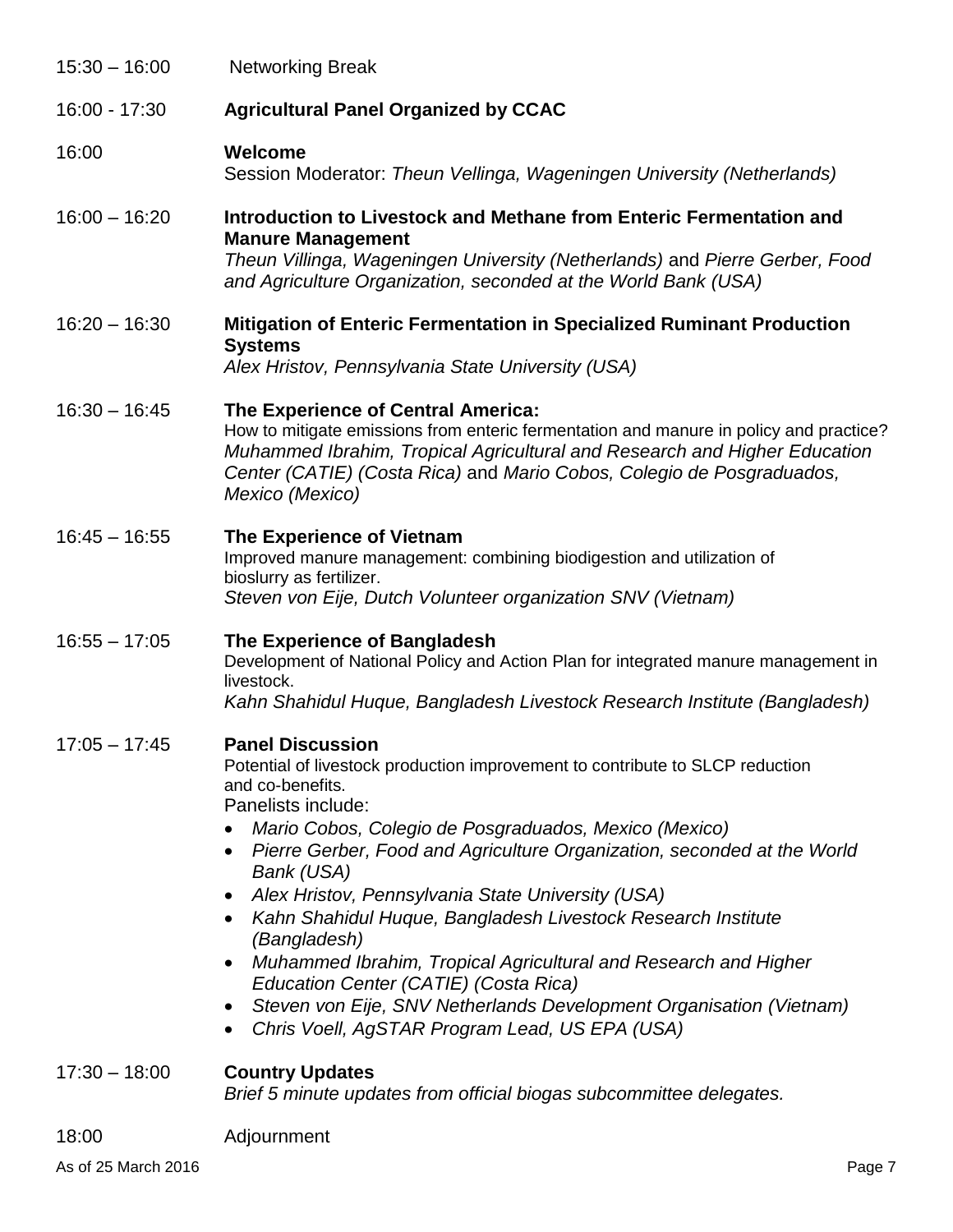13:30 – 14:15 **CCAC-C40 Cities Climate Leadership Group** *Moderator: Ricardo Cepeda-Márquez, C40 Cities Climate Leadership Group (Mexico)*

> **Rio's Sustainable Agenda for Waste Management** *Jose Henrique Penido Monteiro, Rio de Janeiro City Solid Waste Company (COMLURB), (Brazil)*

**Case Study: Buenos Aires, Argentina** *Marcelo Rosso, Argentina Ecological Coordination Society of State Metropolitan Area (CEAMSE) (Argentina)*

14:15 – 15:30 **Biogas Policies and Tools**

**International Biogas Policies from CCAP Perspective** *Laurence Blandford, Director, International Policy Analysis, CCAP (USA)*

**BioWATT - Biogas Wastewater Assessment Technology Tool** *Charles Goff, Eastern Research Group, Inc. (USA)*

### **European Digestate Use Standards**

*Grigor Stoyanov, 100-First Zero Waste and Organic Cycle Organisation (Bulgaria)* 

**Organics Recycling – How Policy Supports Organics Recovery Markets** *Josh Kelly, State of Vermont (USA)*

# **OrganEcs - A Cost Estimating Tool for Managing Source-Separated Organics**

*Andrea Stowell, Independent Contractor (USA)*

15:30 – 16:00 Networking Break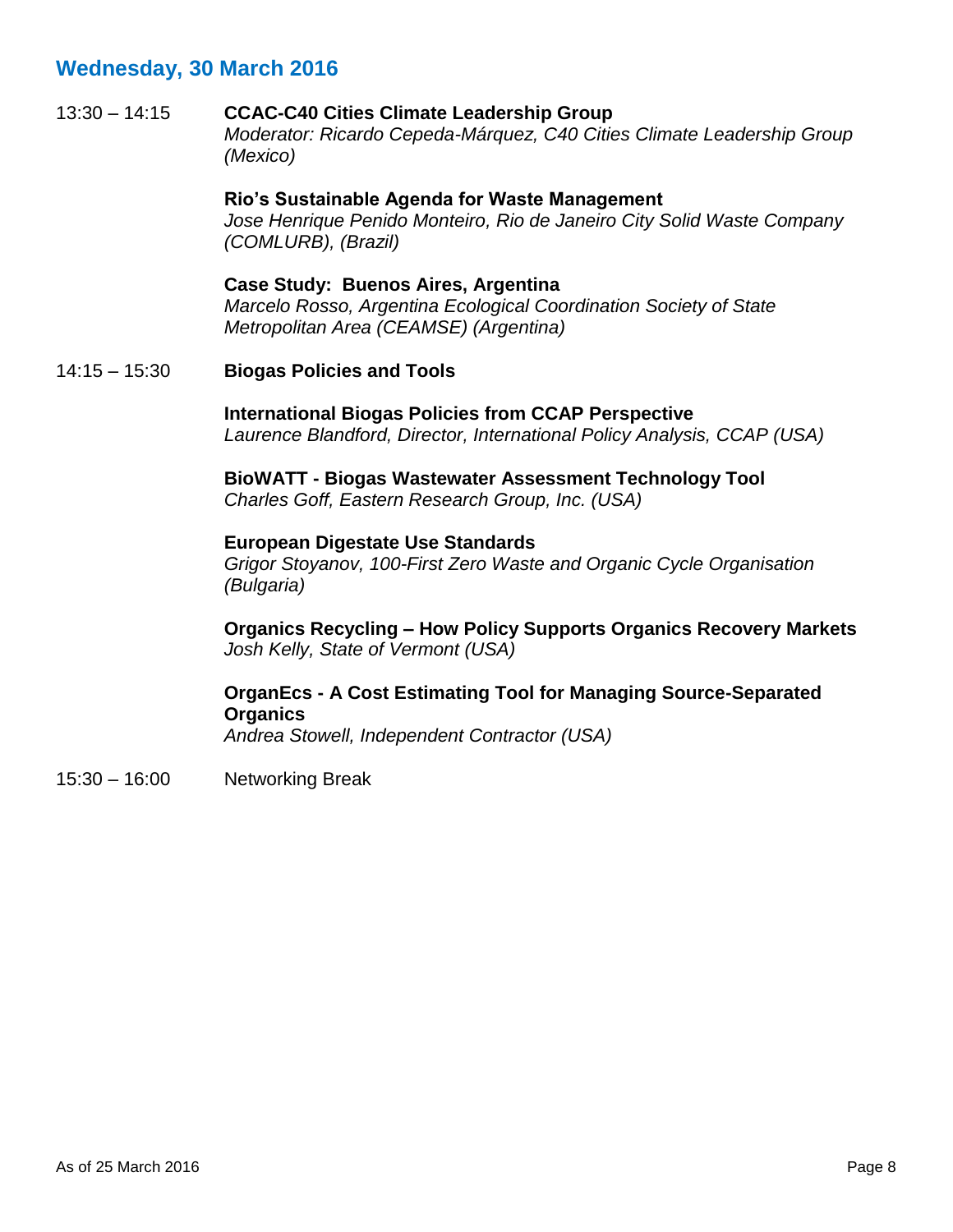16:00 – 18:00 **Biogas Case Studies** *Moderator: Elias Freig, Green Growth Group (Mexico)*

> **How Philadelphia Water Moved From Flaring Their Methane to a Co-Generation Plant with 5.6 MW of Power Generation** *Metin Duran, Villanova University* and *Paul Kohl, City of Philadelphia* (*USA)*

**Biogas Market Overview** *Matthew Tomich, Energy Vision (USA)*

**Case Studies of Small Scale Biogas Upgrading Apllications** *Ricardo Hamdan, Greenlane Biogas North American, Ltd. (Canada)*

**Methane Gas Recovery and Combustion with Renewable Energy Generation from Animal Wastes Anaerobic Digestion System** *Leila Martin, Land Bank of the Philippines (Philippines)*

**Solid Waste Institute for Sustainability Leachate Pilot Project** *Sahadat Hossain, University of Texas, Arlington (USA)*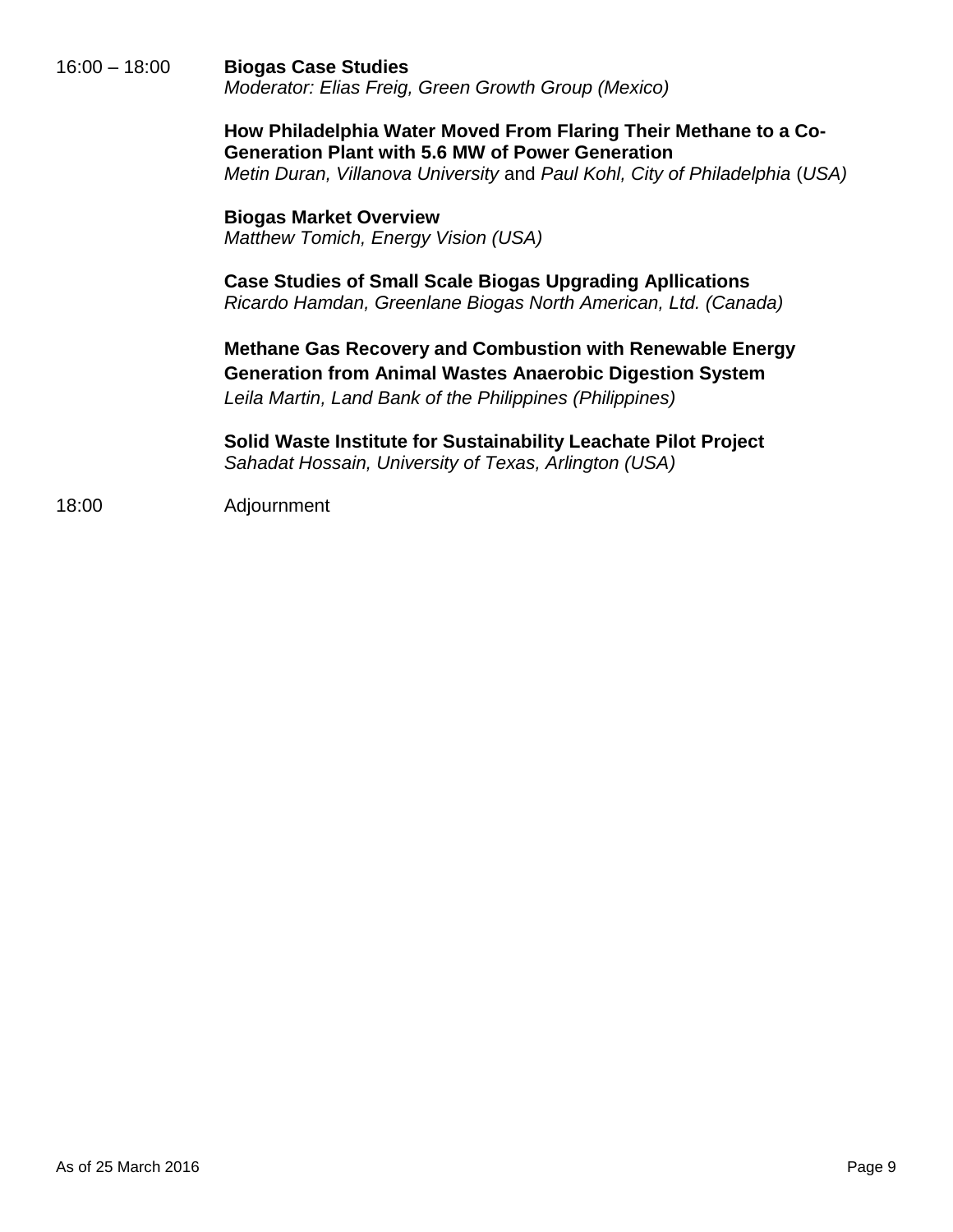

# **Coal Sessions**

# **Tuesday, 29 March 2016**

13:30 – 15:30 **Technology Developments for Coal Mine Methane (CMM)/ Abandoned Mine Methane (AMM)/Surface Mine Methane (SMM)** *Moderator*: *Clark Talkington, Vice President, Advanced Resources International, Inc. (USA)*

> Introduction: **The Importance of Best Practices for Successful Project Development**

> *Scott Foster, Director, Sustainable Energy Division, UNECE (Switzerland)*

**CMM Drainage Methods and their Implication on Optimization of Safety, Economic Benefit from Coal Production and Beneficial Use of Methane, with Complimentary Reduction of Greenhouse Gas Emissions** *Neil Butler, Technical Director, HEL-East, Ltd. (United Kingdom)*

**Increasing the Efficiency of Horizontal In-seam Drainage**  *Dan Brunner, President, REI Drilling (USA)*

**Optimizing Gas Production from Abandoned Underground Mines** *Michael Coté, President, Ruby Canyon Engineering (USA)*

**CMM Development at the Amasra Mine, Turkey** *Jonathan Kelafant, Sr. Vice President, Advanced Resources International, Inc. (USA)*

## **Questions and Answers**

15:30 – 16:00 Networking Break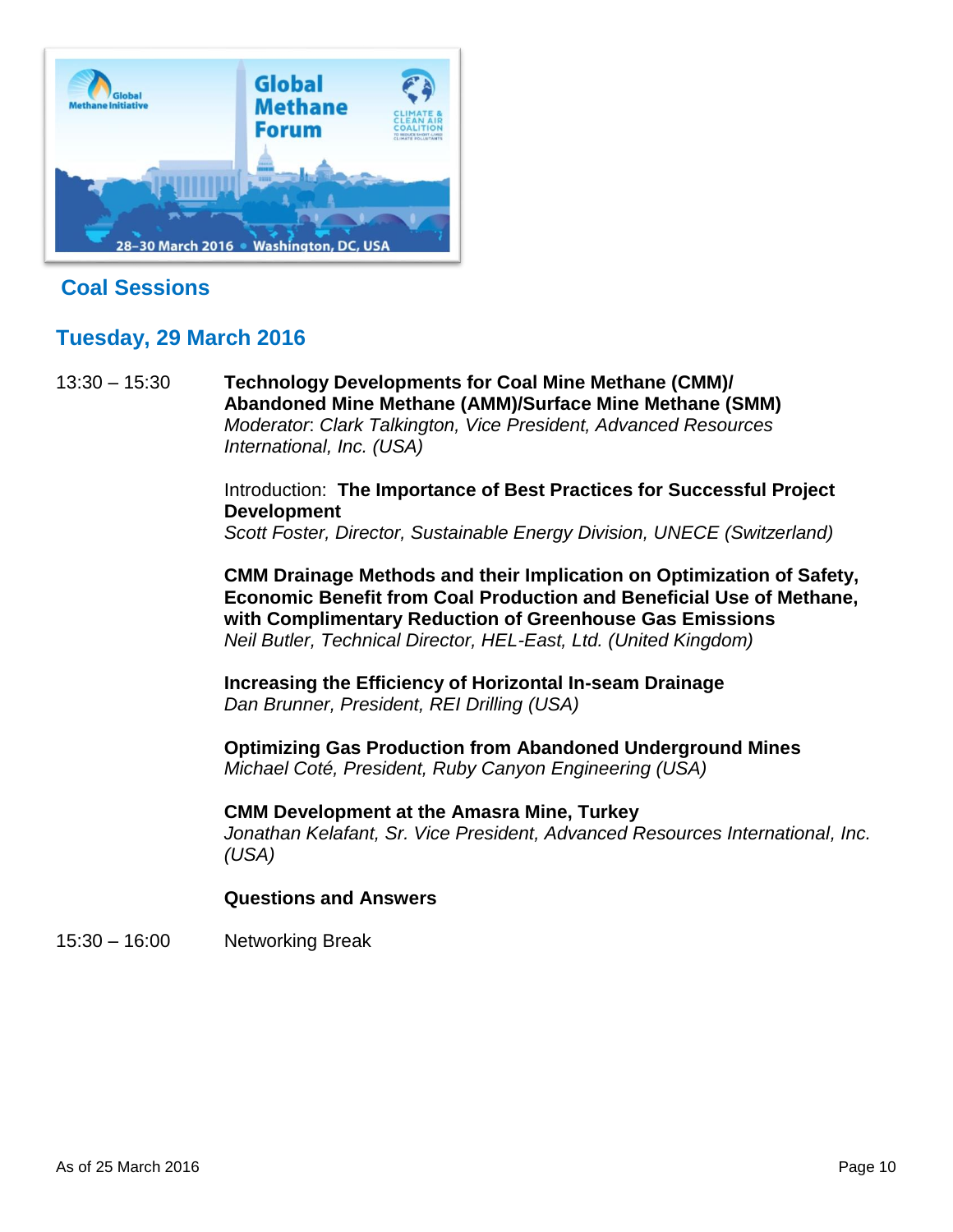# 16:00 – 18:00 **Linking Policy to Changing Conditions: Framework for Stimulating Investment**

*Moderators*: *Meredydd Evans, Senior Staff Scientist, Pacific Northwest National Laboratory (PNNL) and Raymond C. Pilcher, President, Raven Ridge Resources (USA)*

## **Introduction: Overview of Policy Dynamics**  *Moderators*

# **Global Climate Policy Landscape**

*Tom Kerr, Director, Climate Change Initiatives, International Finance Corporation (USA)*

# **Coal Bed Methane (CBM) and CMM Development in Mongolia – New Policies to Stimulate Clean Energy Projects**

*Badarch Mendbayar, Director, Mongolia Nature and Environment Consortium (Mongolia)*

# **U.S. Public Policies, Major Barriers, and Key Incentives – A Study of Contrasts for Coal Mine Methane Projects**

*Collon Kennedy, Attorney, Ruby Canyon Engineering (USA)*

# **Experience with CMM Development: A Case Study Focusing on Policy from China**

*Liu Wenge, Vice President, China Coal Information Institute (China)*

# **Questions and Answers**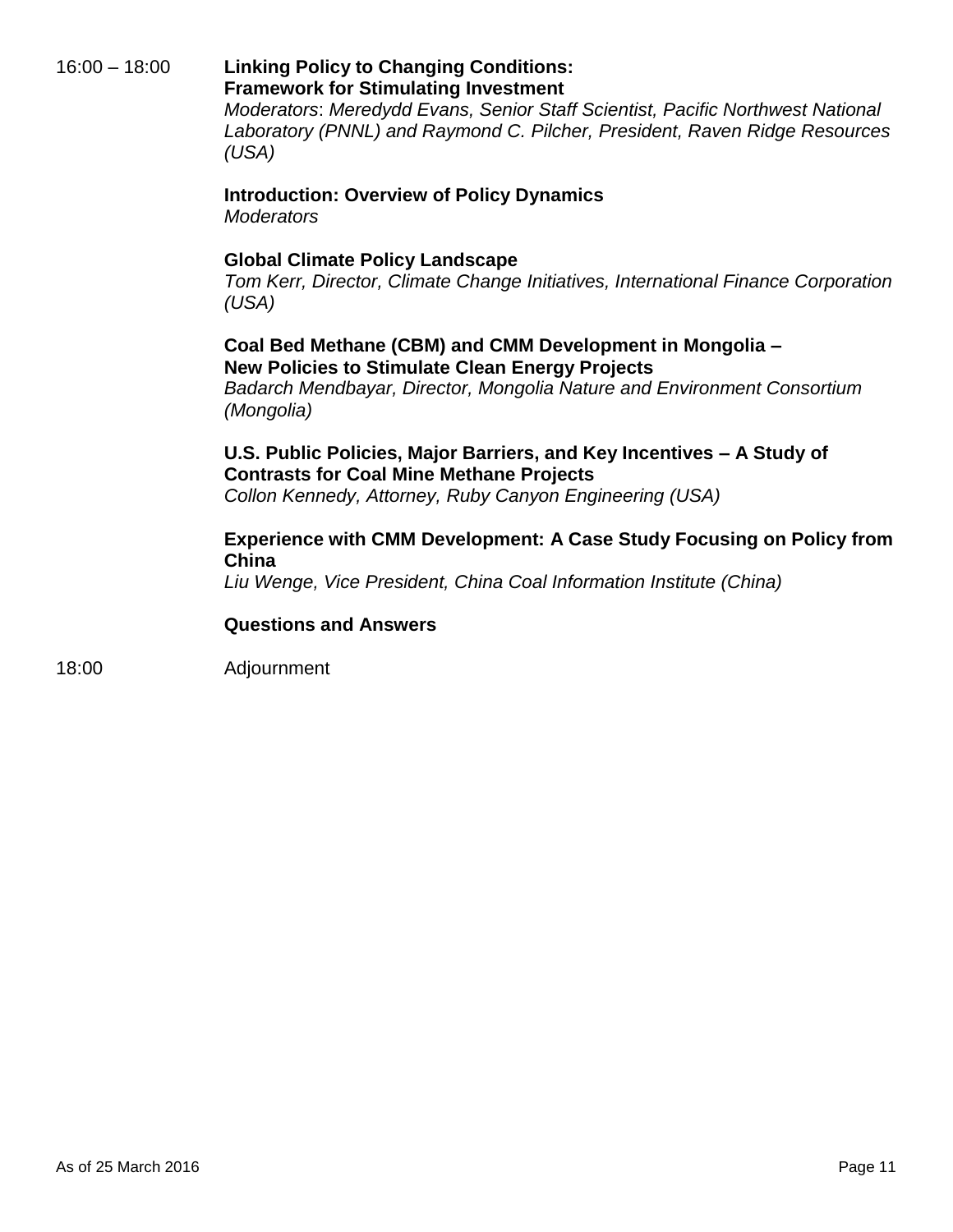**13:30 – 15:30 Financing Strategies for Coal Mine Methane Projects in Current Markets** *Moderators: Meredydd Evans, Senior Staff Scientist, PNNL and Michael* Coté, *President, Ruby Canyon Engineering (USA)*

> **Introduction: Overview of Financing in CMM**  *Moderators*

**Carbon Finance for MMC** *Eric Townsend, CEO, Blue Source (USA)*

## **Destruction and Utilization of Ventilation Air Methane (VAM): A Role for Public-Private Partnership in Financing**

*Steven Wan, CEO, Fortman Clean Energy Technology Co., Ltd. and Wang Jian, CEO SinoSteel Engineering (China)*

**Mine Methane Capture and California Cap and Trade System** *Tom Vessels, CEO, Vessels Coal Gas, Inc. (USA)*

## **Questions and Answers**

- 15:30 16:00 Networking Break
- **16:00 – 18:00 Coal Mines Subcommittee Meeting with Best Practices Workshop**

### **Subcommittee Update**

*Moderator: Felicia Ruiz, Co-Chair, GMI Coal Subcommittee (USA)*

## **Best Practices: Introductory Statements** *Moderator: Raymond C. Pilcher, President, Raven Ridge Resources (USA)*

**Gas from Sealed Areas - Hazard or Resource?** *David Creedy, Managing Director, Sindicatum Sustainable Resources (China)*

**Underground Coal Mine Methane Capture and Emission Reduction** *Hua Guo, Research Director, Commonwealth Scientific and Industrial Research Organization (Australia)*

**Case Study: Best Practice of CMM Development and Utilization in China** *Huang Shengchu, Director General, China Coal Strategies Research Center (China)*

## **Question and Answer**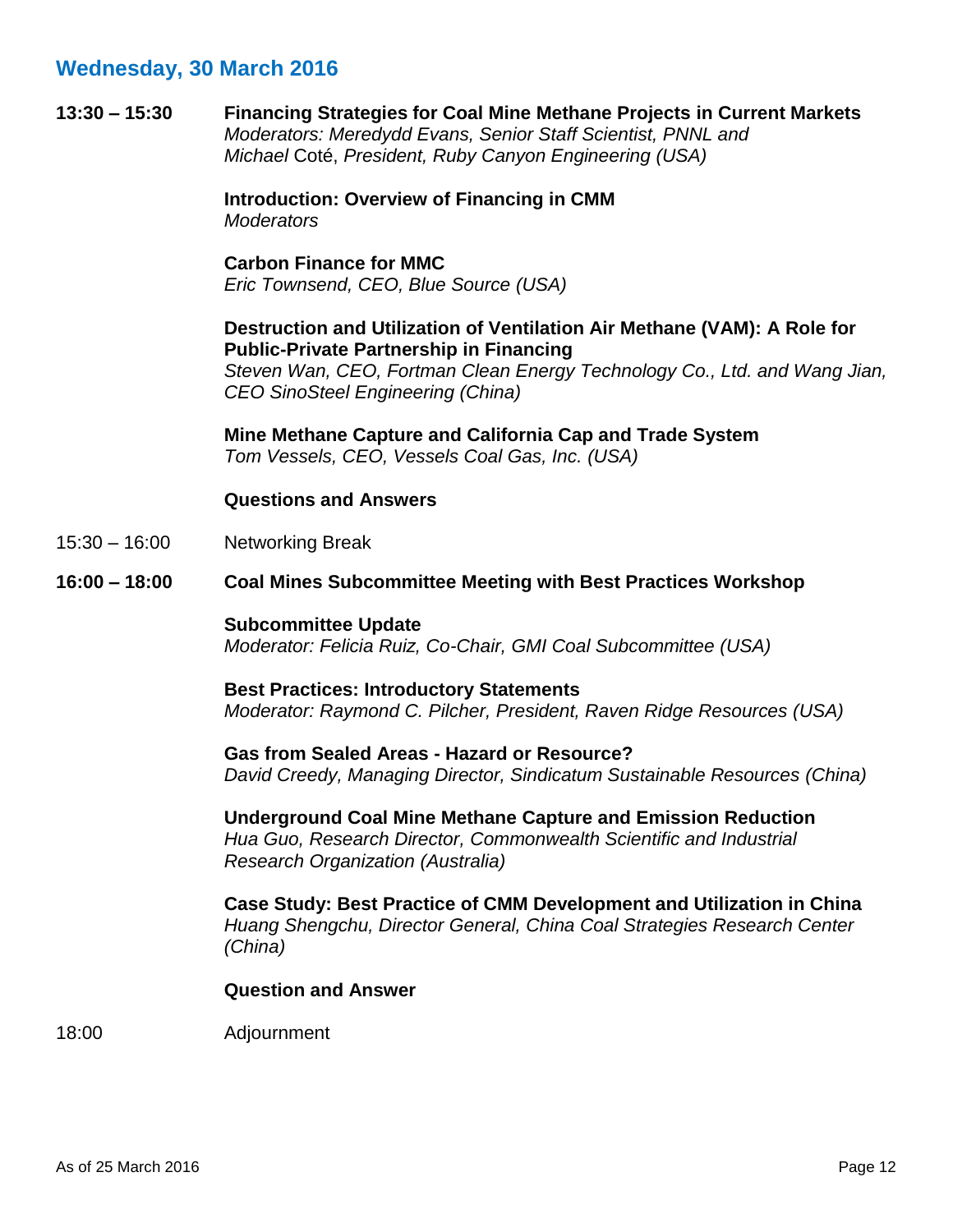<span id="page-12-2"></span>

# **Oil and Gas Sessions**

# **Tuesday, 29 March 2016**

## **13:30 – 14:30 Methane Mitigation Economics and Funding Mechanisms**

<span id="page-12-0"></span>*Speakers present from their perspective lessons learned, how to overcome barriers and key to success, followed by a roundtable discussion and questions and answers.*

## **Speakers:**

*Hemant Mallya, ICF (USA) Markus Klingbeil, IEA (France)*

<span id="page-12-1"></span>14:30 – 15:00 Networking Break

# **15:00 – 16:30 National Policies and Programs to Maximize Environmental, Safety, and Economic Benefits**

*A review of emerging national policies and programs supporting methane mitigation in the oil and gas sector.* 

## **Speakers:**

*Stephanie Saunier, Carbon Limits (Norway) Carey Bylin, US EPA (USA) Leonid Tverdokhlebov, CCD Rosnedra (Russia)*

# **16:30 – 18:30 Emerging Methane Mitigation Opportunities: Innovative Approaches to Overcoming Technical and Policy Barriers**

Panel discussion on innovative approaches applied to measure and reduce methane emissions. Panelists will also discuss local and national policy implications on methane mitigation efforts.

## **Panelists:**

*Sugeng Riyono, LEMIGAS, Research Centre for Oil and Gas Technology (Indonesia) Martha Herrera, Ecopetrol (Colombia)*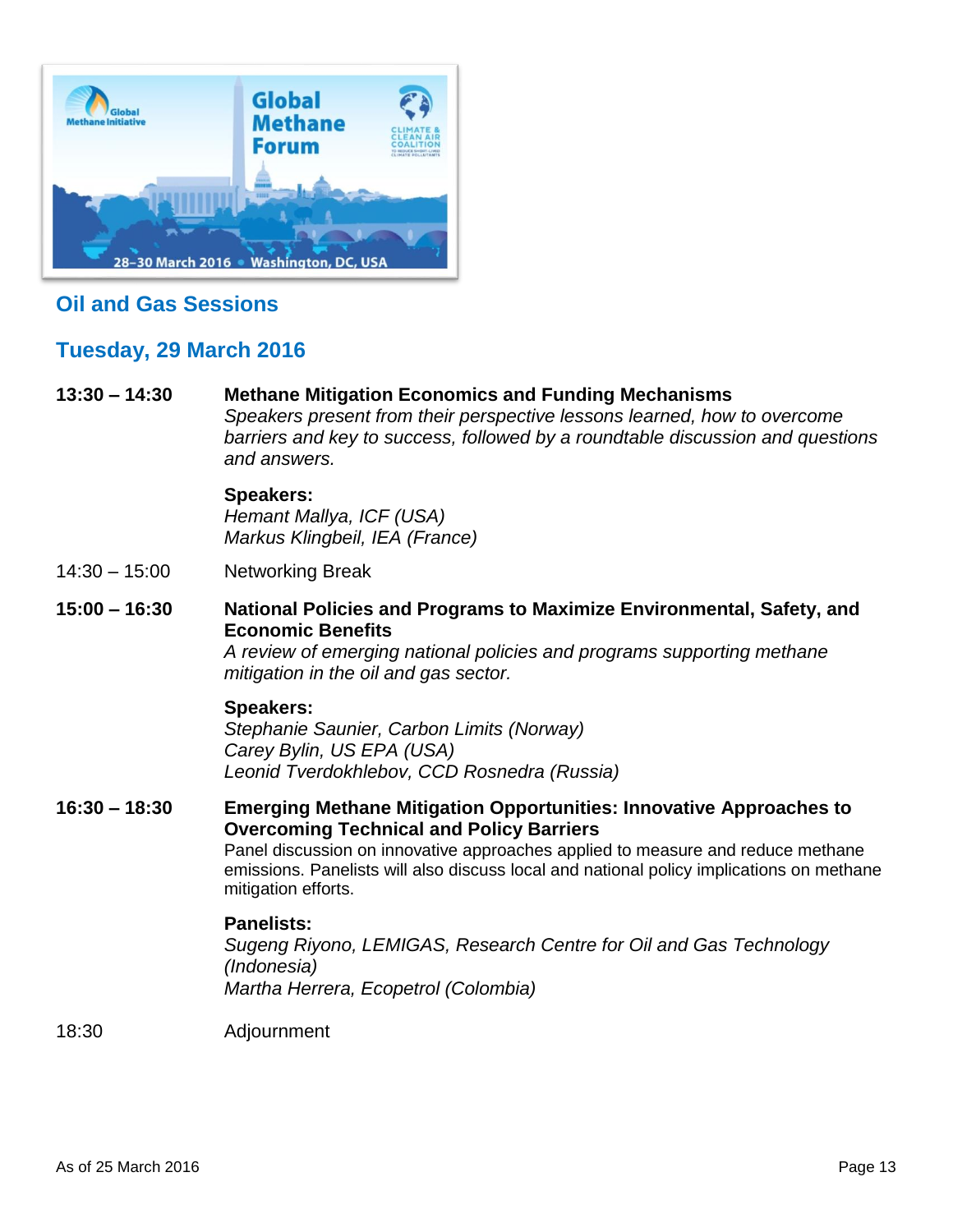**13:30 – 14:30 Advances in Methane Emission Source Identification and Quantification** *Speakers present their study objectives and key findings, followed by a roundtable discussion and questions and answers.*

### **Speakers:**

*Bryan Willson, Department of Energy, Advanced Research Projects Agency-Energy (USA) Drew Nelson, Environmental Defense Fund (EDF) (USA)*

## <span id="page-13-0"></span>**14:30 – 15:30 International Cooperation to Maximize Environmental, Safety, and Economic Benefits**

*A review of CCAC's Oil and Gas Methane Partnership – Partner Company perspectives. Panel discussion followed by questions and answers.* 

### **Panelists:**

*Phil Swanson, CCAC, Oil and Gas Methane Partnership (OGMP) (France) Rosanna Fusco, ENI (Italy) Mark Boling, Southwestern Energy (USA) Drew Nelson, EDF (USA) Karen Florini, US Department of State (USA)*

- 15:30 16:00 Networking Break
- **16:00 – 18:00 Oil and Gas Pathfinders Meeting – Mapping International Collaboration to Accelerate Methane Mitigation** *Moderators: Javier Bocanegra, PEMEX (Mexico) and*

*Scott Bartos, US EPA (USA)*

*Developing strategic alliance amongst groups supporting methane mitigation with the international oil and gas sector (e.g. CCAC's OGMP, UNECE, and GMI). Identify ways to leverage resources (jointly schedule future meetings, field studies, etc. to expand knowledge base and efficiently share information). Facilitated group discussion.*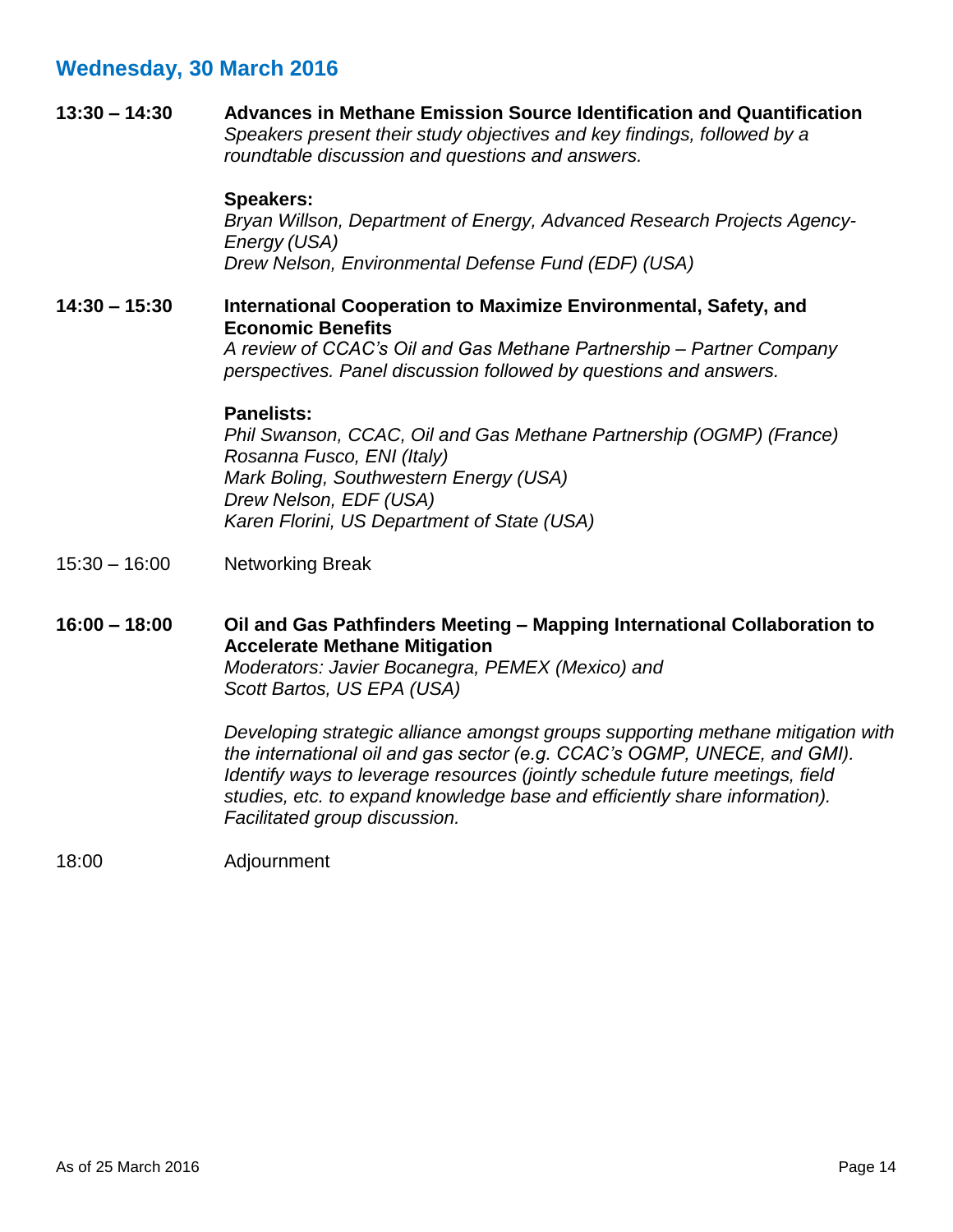

# **CCAC 2nd SCIENCE POLICY DIALOGUE**

*(Open to all attendees)*

*08:00 – 15:45, Thursday, 31 March 2016 Leavey Building, Georgetown University Hotel & Conference Center, Washington D.C., United States*

The Second Science Policy Dialogue on Short-Lived Climate Pollutants (SLCPs) is organized by the Scientific Advisory Panel (SAP) of the Climate and Clean Air Coalition. The purpose is to:

*share knowledge and updates on current SLCP science;* 

- *identify a priority list of gaps and needs for integrating SLCP actions into science-based robust policy making; with special focus on accounting for SLCP emissions reduction benefits, including how SLCP emissions reduction can contribute the climate objective of "holding the increase in the global average temperature to well below 2<sup>o</sup>C"; and*
- *improved interaction between the SAP, other experts, Coalition Partners and additional countries.*

Participants will be equipped with relevant information to help them pursue SLCP-related actions nationally or locally.

| 08:00           | Registration                                                                                                                                                                                                                                                                                                                                                                                                                                                                                                                                                                                                                                                                                                                   |                                                                                                                     |
|-----------------|--------------------------------------------------------------------------------------------------------------------------------------------------------------------------------------------------------------------------------------------------------------------------------------------------------------------------------------------------------------------------------------------------------------------------------------------------------------------------------------------------------------------------------------------------------------------------------------------------------------------------------------------------------------------------------------------------------------------------------|---------------------------------------------------------------------------------------------------------------------|
| 08:45           | <b>KEYNOTE OPENING</b>                                                                                                                                                                                                                                                                                                                                                                                                                                                                                                                                                                                                                                                                                                         | Incoming US Special Envoy for<br>Climate Change, Jonathan<br>Pershin                                                |
| $09:00 - 10:00$ | <b>UPDATE ON LATEST SLCP SCIENCE</b><br>Action: Information item, with opportunity for Q&A<br>[SAP/MAR2016/04 - 2016 CCAC-SAP Annual Science Update]                                                                                                                                                                                                                                                                                                                                                                                                                                                                                                                                                                           | Dr. Drew Shindell, SAP Chair                                                                                        |
|                 | 2016 CCAC SAP Annual Science Update                                                                                                                                                                                                                                                                                                                                                                                                                                                                                                                                                                                                                                                                                            | Dr. Ravi Ravishankara, Dr.<br><b>Andrew Haines</b>                                                                  |
| $10:00 - 11:15$ | <b>SLCP SCIENCE: MEETING POLICY NEEDS - PANEL</b><br><b>DISCUSSION</b> (led by SAP)<br>Action: Panel presentations to introduce the demands for better accounting<br>of benefits, to introduce break-out groups, Q&A/discussion<br>[SAP/MAR2016/07 - Good practice for quantifying, estimating, monitoring<br>and reporting on SLCP interventions]<br>- SLCP climate and other benefit accounting, measurement and analysis -<br>options<br>- Accounting for Black Carbon emissions - in practice looking at brick<br>kilns<br>- Metrics for financing SLCP mitigation efforts - valuation of SLCPs<br>- Tool-kit: National emission data and findings from the regional SLCP<br>assessment in Latin America and the Caribbean | Dr. Drew Shindell, SAP Chair<br>Dr. Tami Bond<br>Gary Kleinman, World Bank<br>Dr. Johan Kuylenstierna               |
| $11:15 - 11:30$ | Coffee break                                                                                                                                                                                                                                                                                                                                                                                                                                                                                                                                                                                                                                                                                                                   |                                                                                                                     |
| $11:30 - 12:45$ | <b>Breakout Groups: HOW CAN SCIENCE CATALYZE ACTION TO</b><br>REDUCE SLCP AND SUPPORT POLICY IMPLEMENTATION<br>(Each group led by a SAP member and could start with a talk)<br>Action: The breakout groups will address the following issues with the<br>purpose to share knowledge and identify policy needs and questions that<br>will help catalyze action:<br>Using SLCPs to stay below $2^{\circ}C$ (emissions)<br>1.<br>Other benefits from SLCP mitigation - health, air quality<br>2.<br>Making the finance case for SLCP reductions<br>3.<br>Choosing options for $action$ – emission sources and impacts<br>4.<br>Francophone group - SLCP options with multiple benefits,<br>5.<br>priorities for Africa            | D. Shindell, R. Ravishankara<br>A. Haines, J. Kuylenstierna<br>G. Klein<br>M. Amman, S. Wangwongwatana<br>Y. Sokona |
| $12:45 - 15:00$ | Lunch break for networking and CCAC initiatives meetings                                                                                                                                                                                                                                                                                                                                                                                                                                                                                                                                                                                                                                                                       |                                                                                                                     |